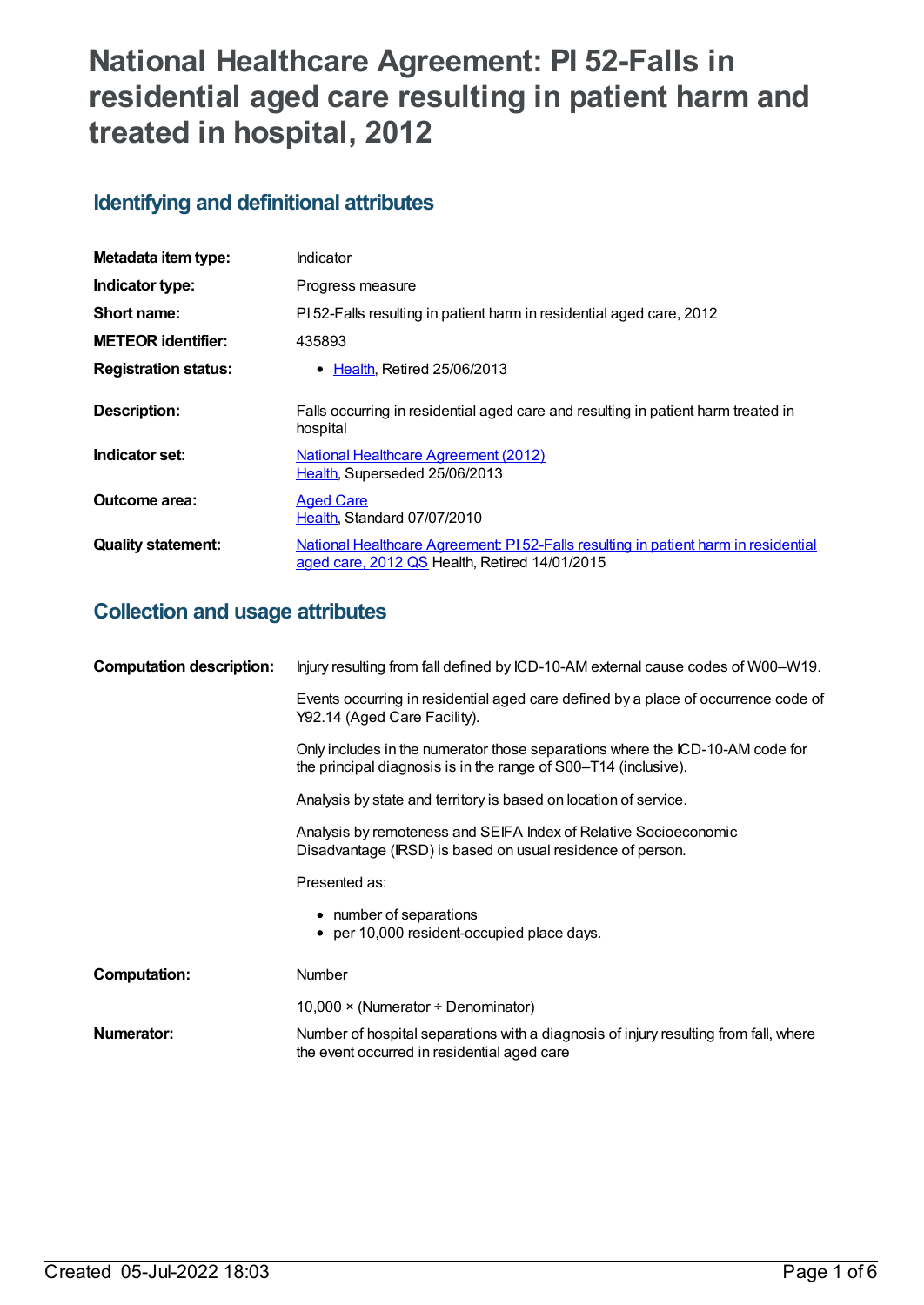Episode of admitted patient [care—admission](https://meteor.aihw.gov.au/content/269967) date, DDMMYYYY

**Data Source**

National Hospital Morbidity [Database](https://meteor.aihw.gov.au/content/394352) (NHMD)

**NMDS / DSS**

[Admitted](https://meteor.aihw.gov.au/content/374205) patient care NMDS 2009-10

**Guide for use**

Data source type: Administrative by-product data

### **Data Element / Data Set**

Episode of admitted patient [care—separation](https://meteor.aihw.gov.au/content/270025) date, DDMMYYYY

**Data Source**

National Hospital Morbidity [Database](https://meteor.aihw.gov.au/content/394352) (NHMD)

**NMDS / DSS**

[Admitted](https://meteor.aihw.gov.au/content/374205) patient care NMDS 2009-10

**Guide for use**

Data source type: Administrative by-product data

## **Data Element / Data Set**

Injury [event—place](https://meteor.aihw.gov.au/content/361677) of occurrence, code (ICD-10-AM 6th edn) ANN{.N[N]}

**Data Source**

National Hospital Morbidity [Database](https://meteor.aihw.gov.au/content/394352) (NHMD)

**NMDS / DSS**

[Admitted](https://meteor.aihw.gov.au/content/374205) patient care NMDS 2009-10

**Guide for use**

Data source type: Administrative by-product data

## **Data Element / Data Set**

Injury [event—external](https://meteor.aihw.gov.au/content/361926) cause, code (ICD-10-AM 6th edn) ANN{.N[N]}

**Data Source**

National Hospital Morbidity [Database](https://meteor.aihw.gov.au/content/394352) (NHMD)

#### **NMDS / DSS**

[Admitted](https://meteor.aihw.gov.au/content/374205) patient care NMDS 2009-10

**Guide for use**

Data source type: Administrative by-product data

**Denominator:** Number of resident-occupied place days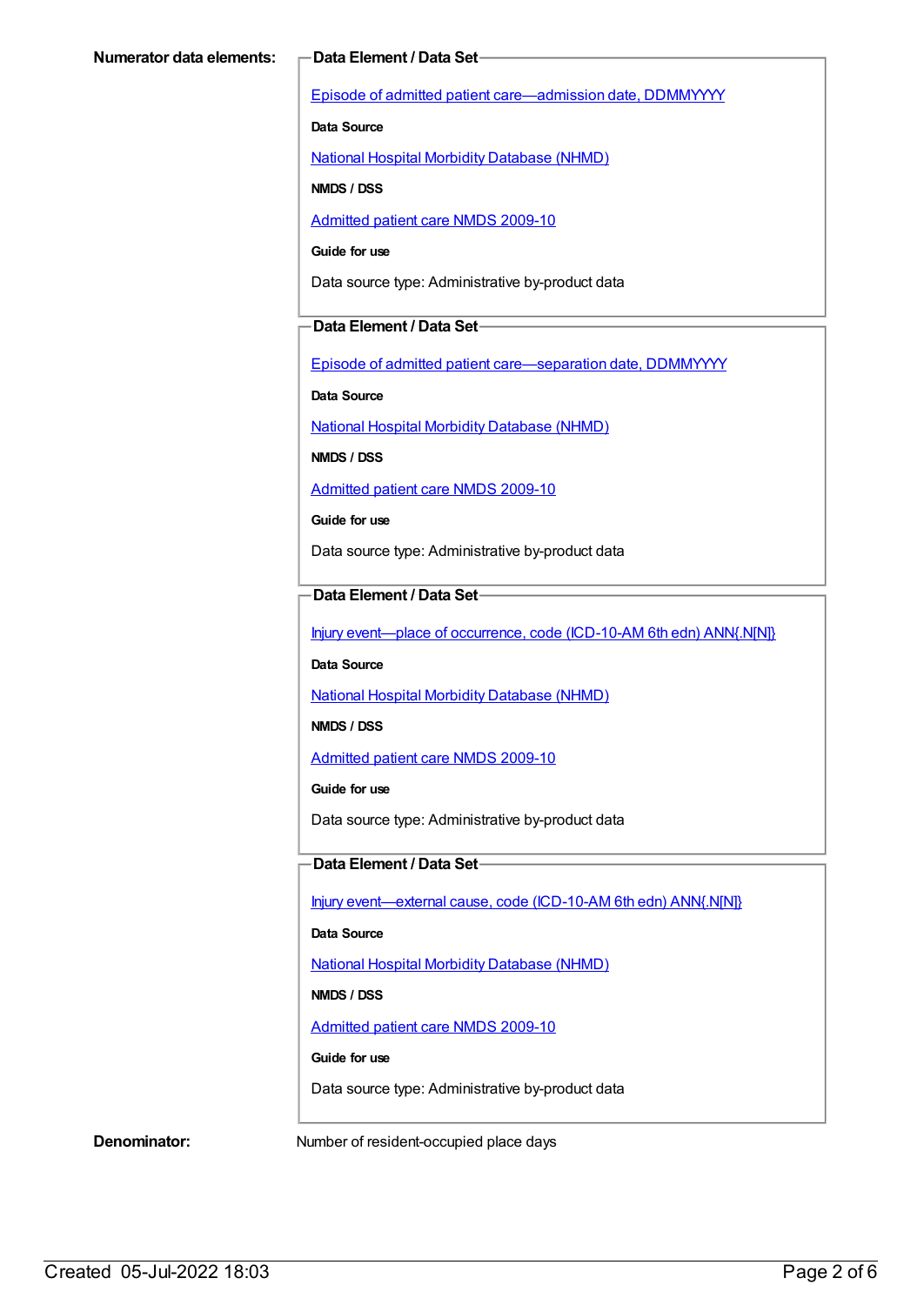| Denominator data<br>elements: | Data Element / Data Set-                                                                                                                |  |
|-------------------------------|-----------------------------------------------------------------------------------------------------------------------------------------|--|
|                               | Data Element                                                                                                                            |  |
|                               | Number of resident-occupied place days                                                                                                  |  |
|                               | Data Source                                                                                                                             |  |
|                               | <b>Australian Government Department of Health and Ageing's Ageing and Aged</b><br>Care data warehouse                                   |  |
|                               | Guide for use                                                                                                                           |  |
|                               | Data source type: Administrative by-product data                                                                                        |  |
| Disaggregation:               | 2009-10-Nationally, by SEIFA Index of Relative Socioeconomic<br>Disadvantage (IRSD) deciles                                             |  |
|                               | 2009-10-State and territory, by:                                                                                                        |  |
|                               | • Indigenous status<br>• remoteness (Australian Standard Geographical Classification Remoteness<br>Structure)<br>• SEIFA IRSD quintiles |  |

Some disaggregation may result in numbers too small for publication. National disaggregation by Indigenous status will be based on data only from jurisdictions for which the quality of Indigenous identification is considered acceptable.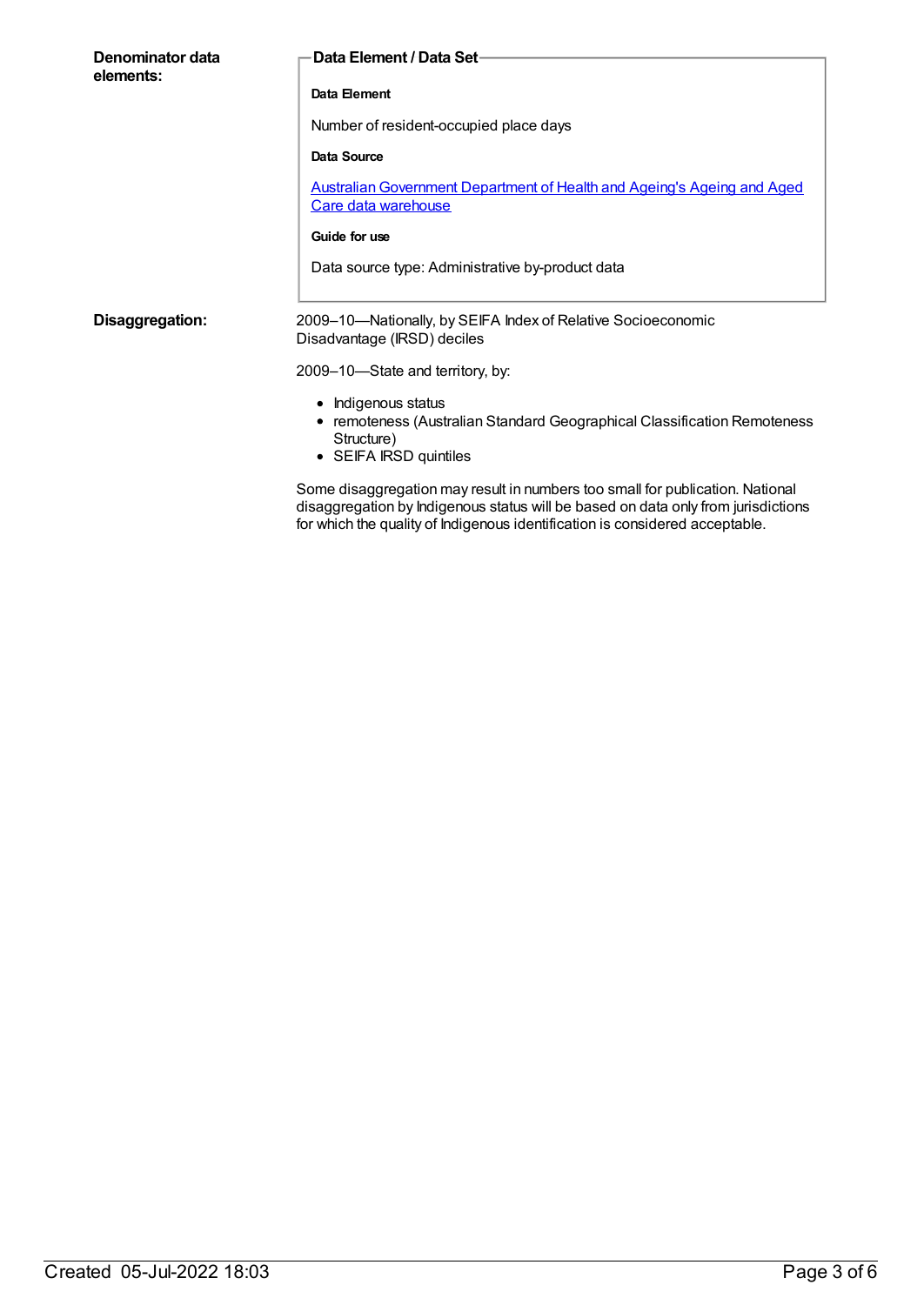#### **Disaggregation data elements:**

#### **Data Element / Data Set**

[Establishment—organisation](https://meteor.aihw.gov.au/content/269975) identifier (state/territory), NNNNN

**Data Source**

National Hospital Morbidity [Database](https://meteor.aihw.gov.au/content/394352) (NHMD)

**NMDS / DSS**

[Admitted](https://meteor.aihw.gov.au/content/374205) patient care NMDS 2009-10

#### **Guide for use**

Data source type: Administrative by-product data Used for disaggregation by state/territory

#### **Data Element / Data Set**

Person-Indigenous status, code N

**Data Source**

National Hospital Morbidity [Database](https://meteor.aihw.gov.au/content/394352) (NHMD)

**NMDS / DSS**

[Admitted](https://meteor.aihw.gov.au/content/374205) patient care NMDS 2009-10

**Guide for use**

Data source type: Administrative by-product data

### **Data Element / Data Set**

[Person—area](https://meteor.aihw.gov.au/content/377103) of usual residence, geographical location code (ASGC 2008) **NNNNN** 

**Data Source**

National Hospital Morbidity [Database](https://meteor.aihw.gov.au/content/394352) (NHMD)

**NMDS / DSS**

[Admitted](https://meteor.aihw.gov.au/content/374205) patient care NMDS 2009-10

#### **Guide for use**

Data source type: Administrative by-product data Used for disaggregation by remoteness and SEIFA IRSD

**Comments:** Most recent data available for 2012 CRC report: 2009–10

The scope of the National Hospital Morbidity Database (NHMD) is episodes of care for admitted patients in essentially all hospitals in Australia, including public and private acute and psychiatric hospitals, free-standing day hospital facilities, alcohol and drug treatment hospitals and dental hospitals.

## **Representational attributes**

| <b>Indicator conceptual framework</b> |                |  |
|---------------------------------------|----------------|--|
| Format:                               | <b>NINNNN1</b> |  |
| Unit of measure:                      | Episode        |  |
| Data type:                            | Real           |  |
| <b>Representation class:</b>          | Count          |  |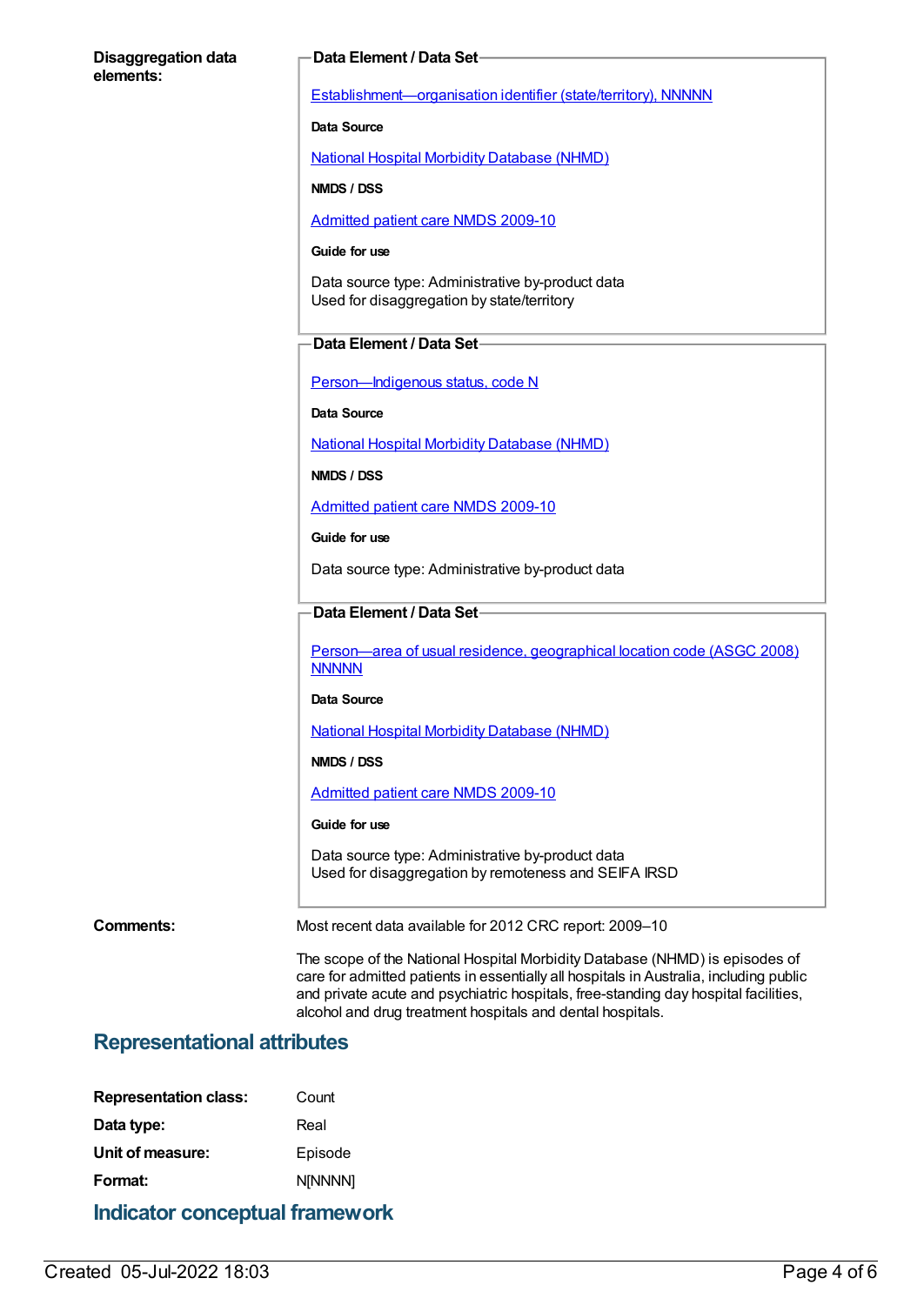# **Data source attributes**

| Data sources:                    | Data Source                                                                                    |  |
|----------------------------------|------------------------------------------------------------------------------------------------|--|
|                                  | Australian Government Department of Health and Ageing's Ageing and Aged Care<br>data warehouse |  |
|                                  | Frequency                                                                                      |  |
|                                  | Annual (based on ongoing data collection)                                                      |  |
|                                  | Data custodian                                                                                 |  |
|                                  | Department of Health and Ageing                                                                |  |
|                                  | Data Source                                                                                    |  |
|                                  | <b>National Hospital Morbidity Database (NHMD)</b>                                             |  |
|                                  | Frequency                                                                                      |  |
|                                  | Annual                                                                                         |  |
|                                  | Data custodian                                                                                 |  |
|                                  | Australian Institute of Health and Welfare                                                     |  |
| <b>Accountability attributes</b> |                                                                                                |  |

**Reporting requirements:** National Healthcare Agreement **Organisation responsible for providing data:** Australian Institute of Health and Welfare

**Further data development /** Specification: Proxy **collection required:**

## **Source and reference attributes**

# **Relational attributes**